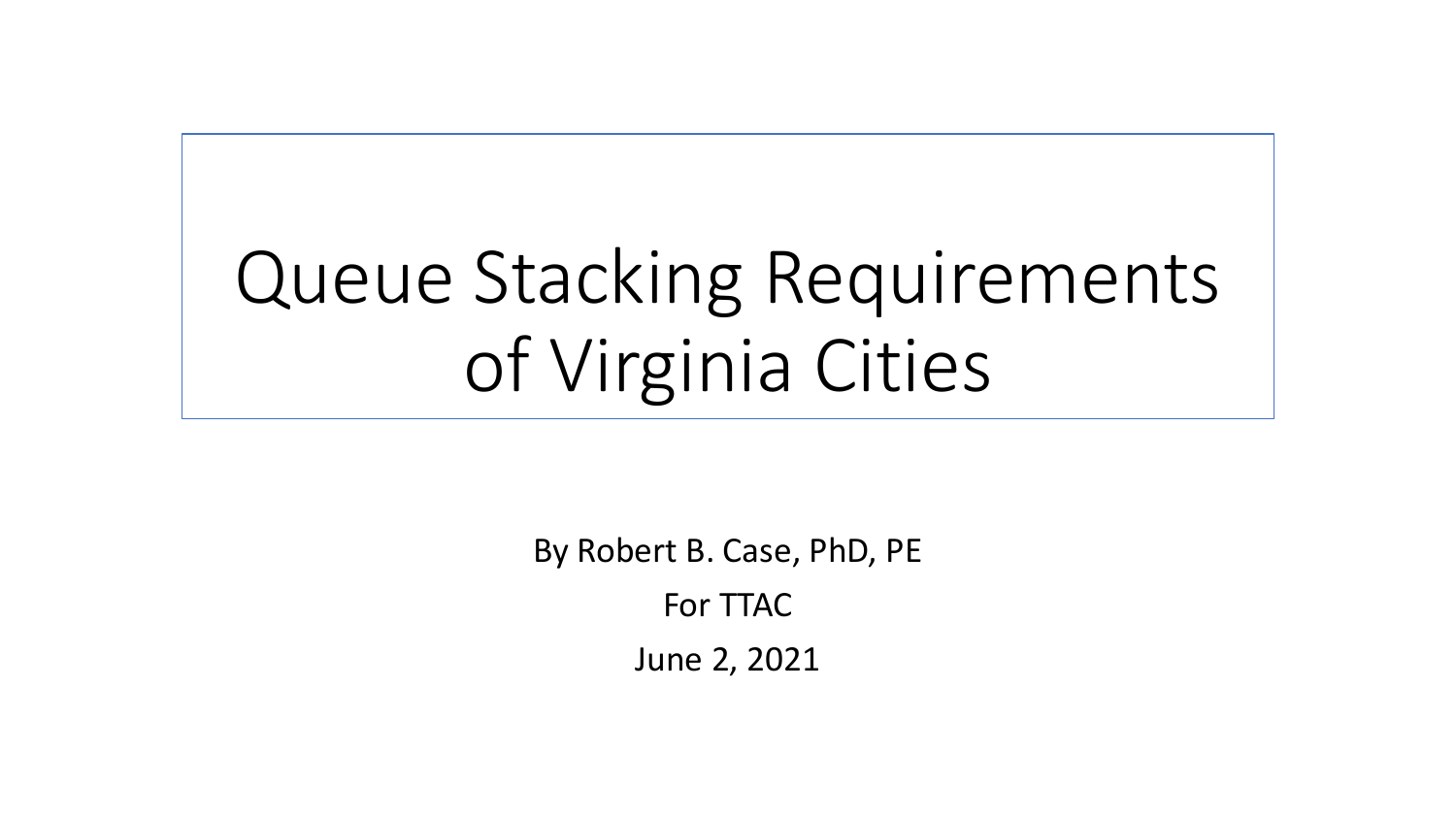# Background

- Queues at some restaurant drive-thrus are spilling back, **blocking public streets**.
	- In some cities, police are getting involved.
- Some cities vary site-design queue stacking **space requirements** by commercial use.
- **Virginia Beach asked** HRTPO to research cities' queue stacking requirements.



**Police at end of queue**, CFA, Indian River Rd, VB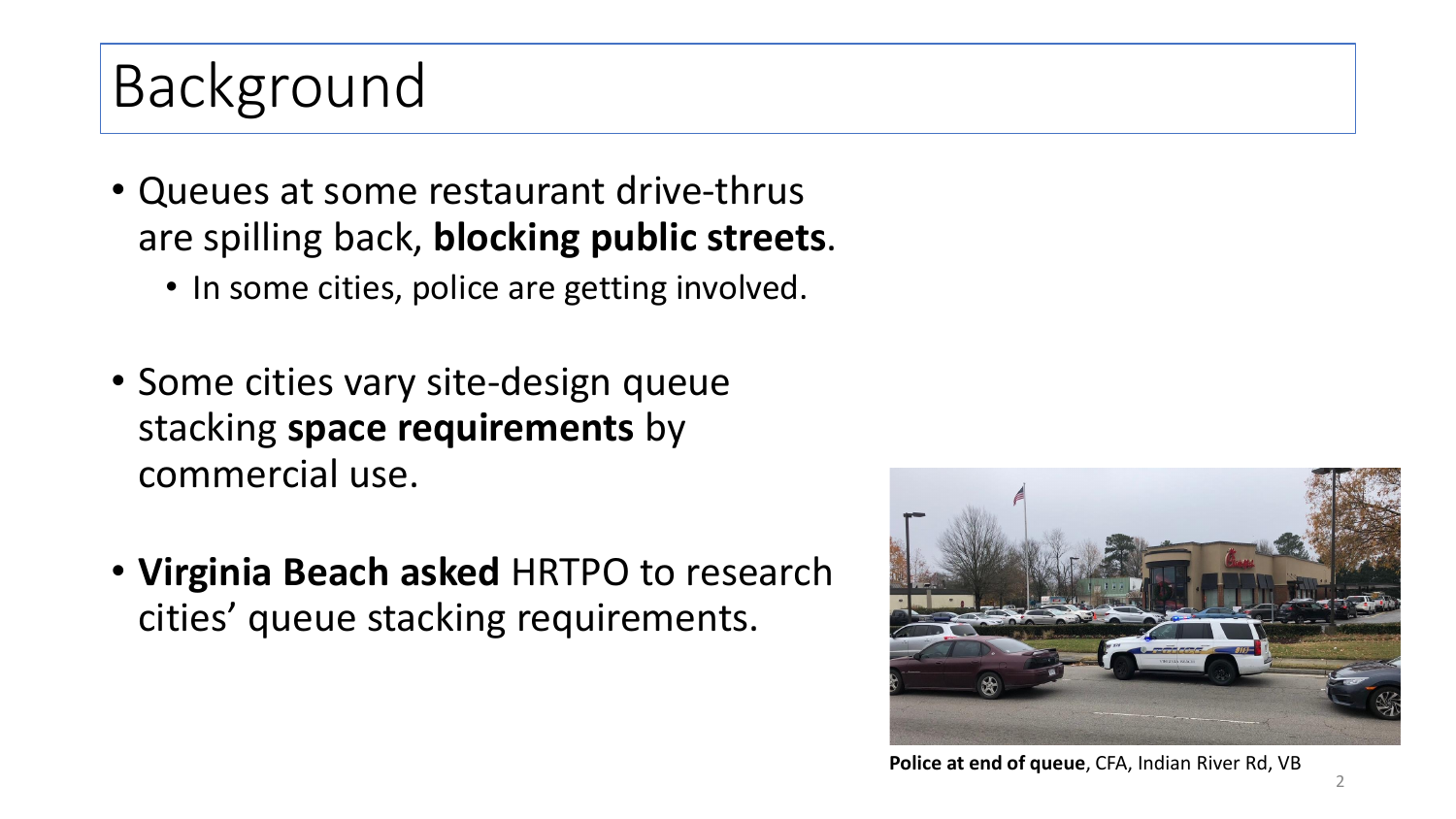# Sources for, and coverage of, research

#### • Sources

- For enforceability, regulations are often placed in **zoning ordinances**.
- Sources of ordinances: **municode.com, ecode360.com**

#### **Coverage**

- Hampton Roads
	- All 10 cities
- Selected Virginia Localities
	- Alexandria
	- Charlottesville
	- Fairfax County
	- Fredericksburg
	- Richmond
	- Roanoke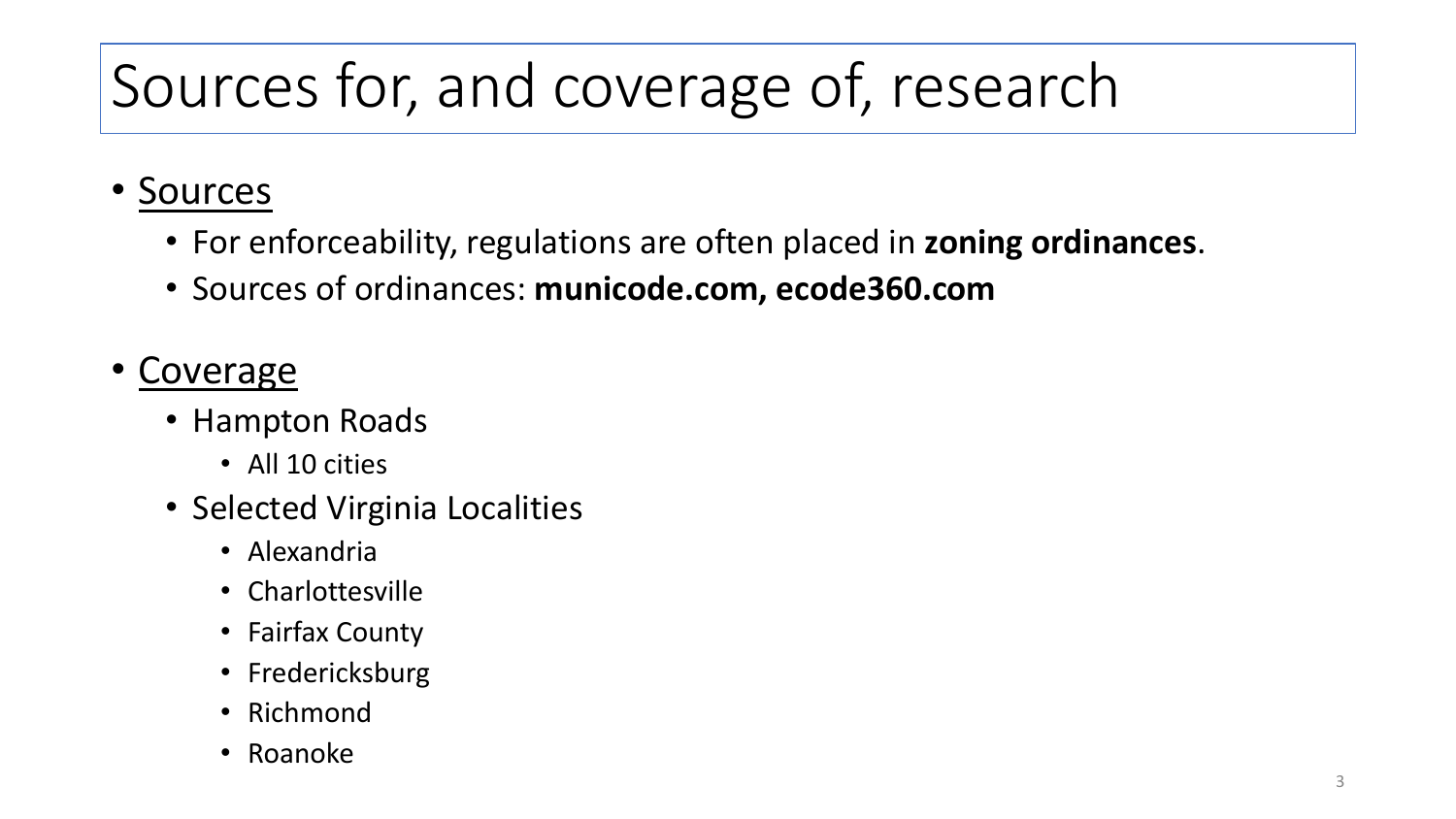#### Locality Categories

- No queue-stacking requirements
- General queue-stacking requirements
	- E.g. space for 10 vehicles in queue
- Specific queue-stacking requirements
	- E.g. 8 spaces for a bank, 3 spaces for a carwash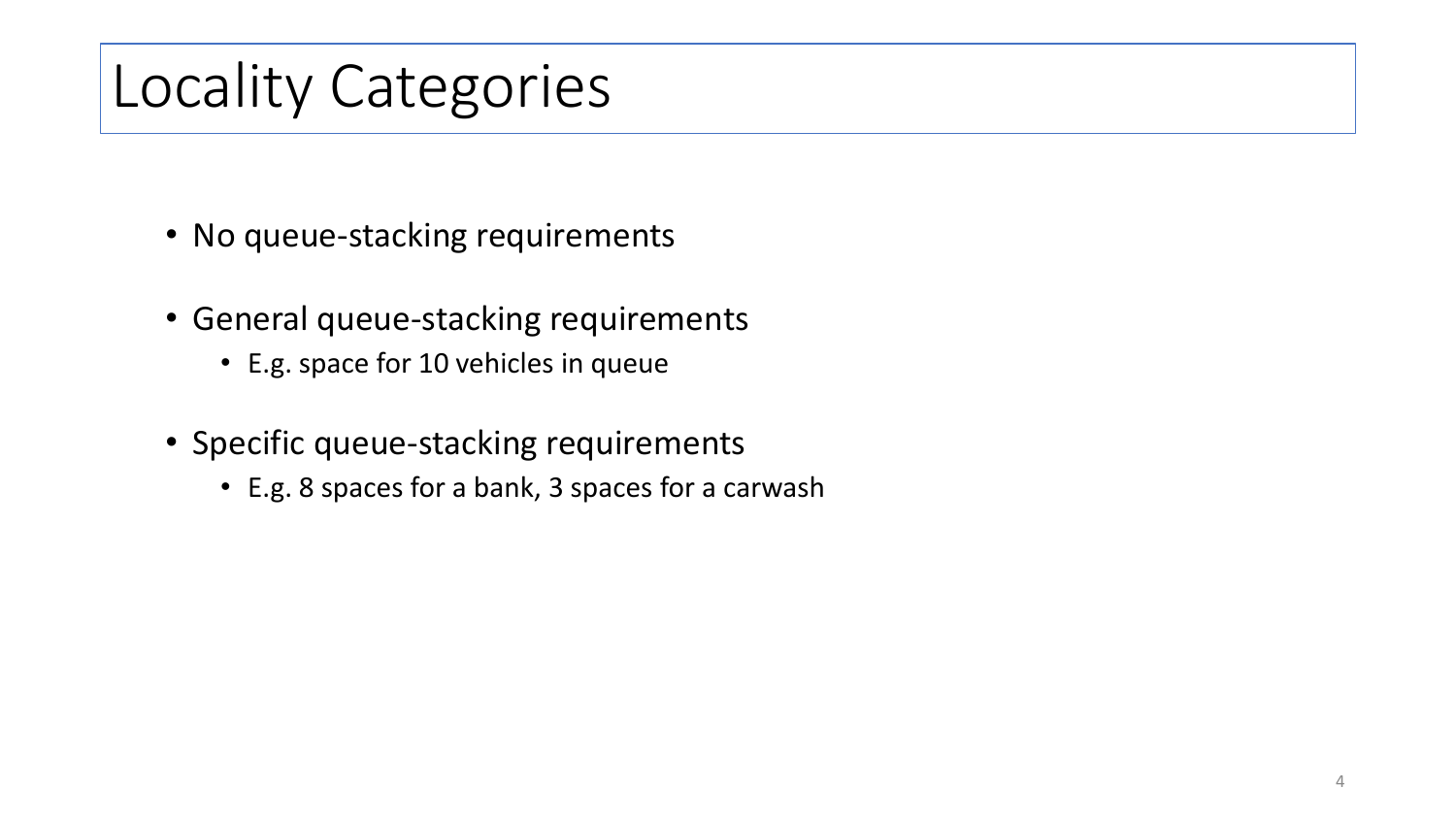### Results- localities with no requirements

- Hampton Roads
	- Hampton (a "finding" is required)
	- Newport News
	- Williamsburg
- Other Virginia
	- Alexandria
	- Charlottesville
	- Fairfax County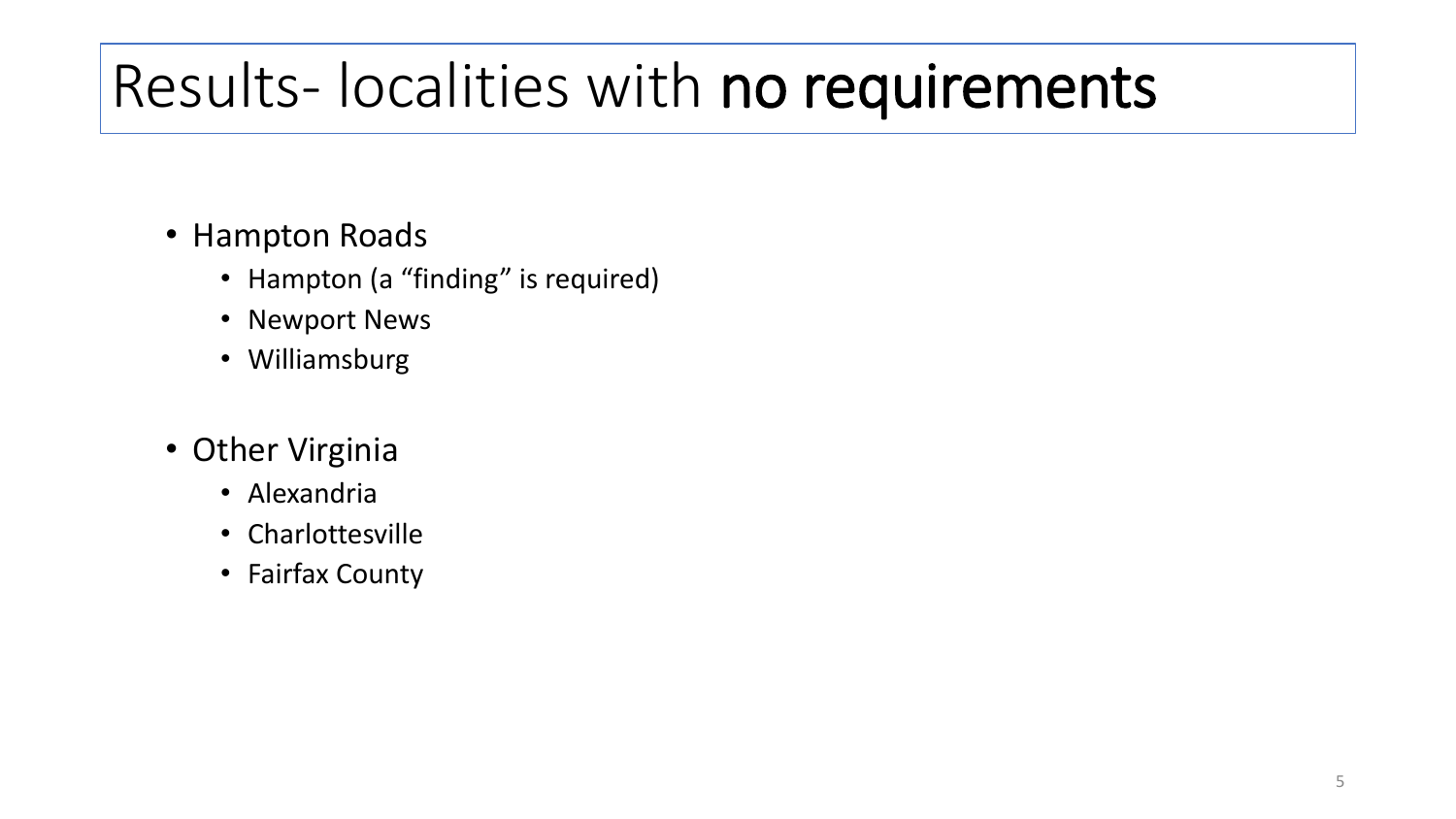### Results- localities with general requirements

- Chesapeake 5 vehicles
- Suffolk 6 vehicles
- Va. Beach 10 vehicles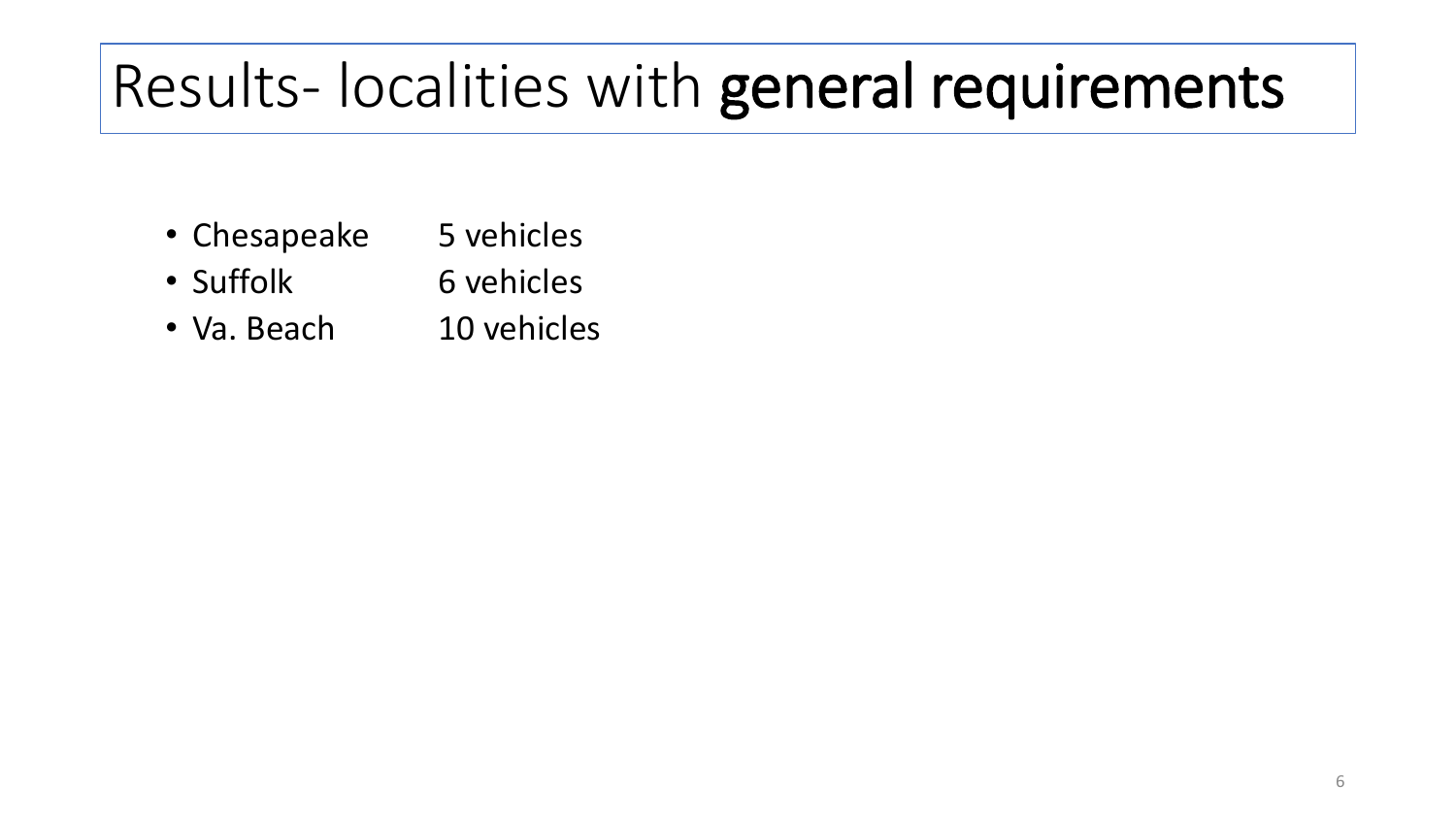### Results- localities with specific requirements

|                       |             |               |                | Day-care,          |          |       |            |       |                |          |        |       |
|-----------------------|-------------|---------------|----------------|--------------------|----------|-------|------------|-------|----------------|----------|--------|-------|
|                       | <b>Auto</b> |               |                | Element-<br>ary or |          |       |            |       |                |          |        |       |
|                       | Repair      |               |                |                    |          |       |            |       |                |          |        |       |
|                       | and         |               |                | Middle             | Dry-     | Drug  | <u>Gas</u> |       | <b>Nursing</b> | Personal | Rest-  |       |
| <b>City</b>           | Service     | Bank Car Wash |                | School             | cleaning | Store | Station    | Kiosk | Home           | Services | aurant | Other |
| <b>Hampton Roads</b>  |             |               |                |                    |          |       |            |       |                |          |        |       |
| Franklin              | n.a.        | $8***$        | $2$ or $3*$    | n.a.               | n.a.     | n.a.  | n.a.       | n.a.  | n.a.           | n.a.     | n.a.   | n.a.  |
| Norfolk               | n.a.        | 3             | 3              | n.a.               | 3        | 3     | 1          | n.a.  | n.a.           | 3        | 9      | n.a.  |
| Portsmouth            | n.a.        | 3             | $\overline{2}$ | n.a.               | 4        | 4     | n.a.       | n.a.  | 3              | 4        | 7      | n.a.  |
| <b>Other Virginia</b> |             |               |                |                    |          |       |            |       |                |          |        |       |
| Fredericksburg        |             | 2 2 or $3***$ | 1              | $\overline{2}$     |          | 3     | 1          | n.a.  | 3              | 3        | 6      | n.a.  |
| Richmond              | n.a.        | 5             | n.a.           | n.a.               | n.a.     | n.a.  | n.a.       | n.a.  | n.a.           | n.a.     | 5      | n.a.  |
| Roanoke               | n.a.        | 3             | 5              | n.a.               | n.a.     | n.a.  | n.a.       | 2     | n.a.           | n.a.     | 5      | 2     |

Notes

\* automatic car wash: 3; self-service car wash: 2

\*\* human teller: 3; machine teller: 2

\*\*\* 8 for first drive-in window, plus 2 for each additional window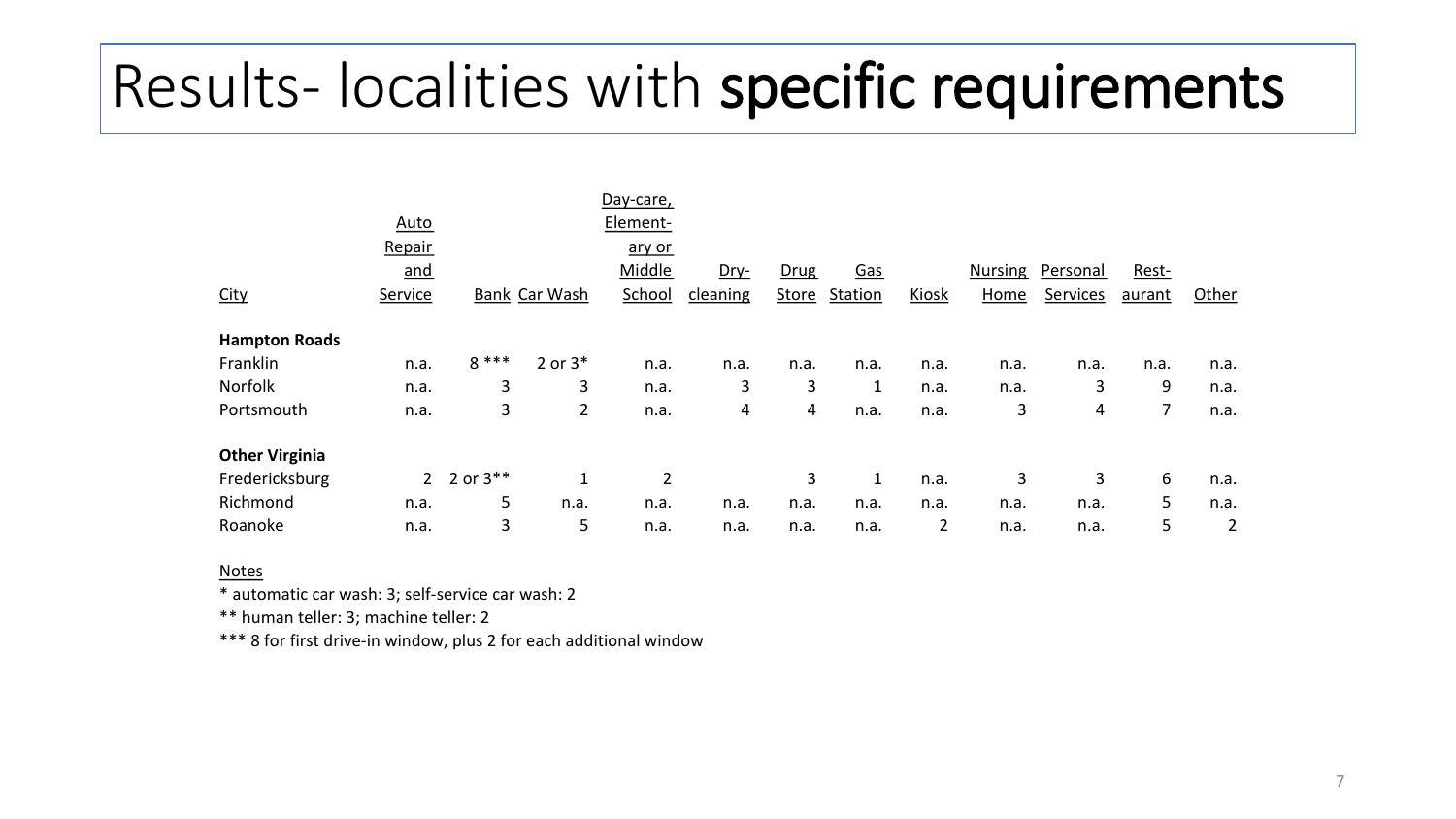# Conclusion

#### • Types of requirements

- The appeal of the *general* requirements is their **simplicity**
- The appeal of the *specific* requirements is the logic that a business' attractiveness, and the peaking of the trips it attracts, **vary** by type of business

#### • Application

- Localities that a) lack existing requirements, and b) have excessive queues may use the above requirements of other localities as a **guide for developing a new**  drive-thru queue stacking requirement ordinance.
- Localities that are dissatisfied with their existing requirements may use the above requirements as a **guide for developing a revised** drive-thru queue stacking requirement ordinance.